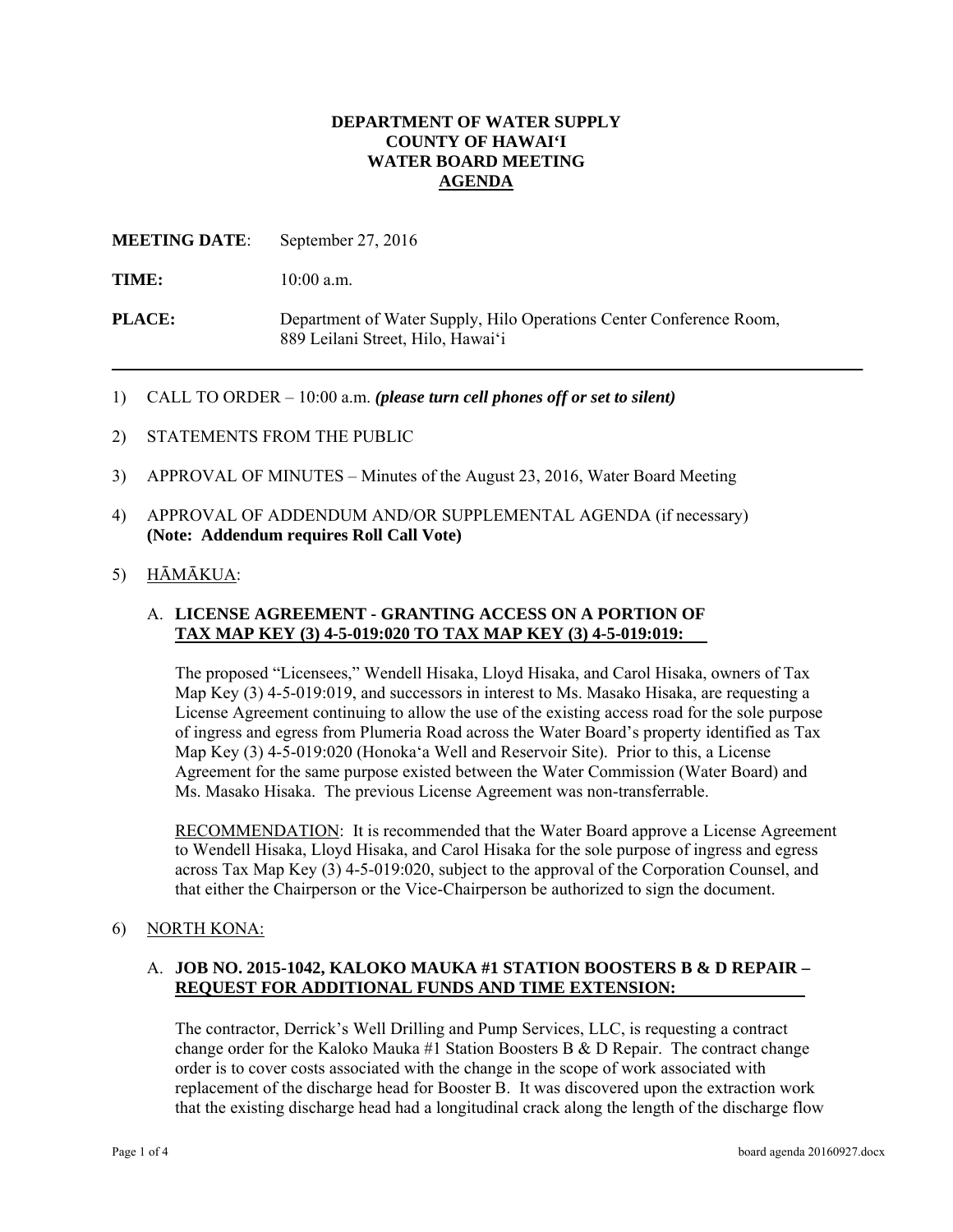tube within the discharge head, making it inaccessible and repair unfeasible. The additional fees are as follows:

| Original Contract Amount:                       | \$80,000.00 |
|-------------------------------------------------|-------------|
| Original Contingency amount:                    | 8.000.00    |
| 1 <sup>st</sup> Additional Contingency request: | \$10,055.00 |
| <b>Total Contract Amount</b>                    | \$98,055.00 |

The contractor is also requesting a contract time extension of 90 calendar days. Staff has reviewed the request and is recommending approval of 90 calendar days, based on the fact that this additional work exceeds the scope of the original contract and was beyond the control of the contractor.

**RECOMMENDATION:** It is recommended that the Board approve an increase in contingency of \$10,055.00 for a total contract amount of \$98,055.00 and a contract time extension of 90 calendar days to Derrick's Well Drilling and Pump Services, LLC, for JOB NO. 2015-1042, KALOKO MAUKA #1 STATION BOOSTERS B & D REPAIR. If approved, the contract completion date will be revised from September 30, 2016, to December 28, 2016.

# B. **JOB NO. 2016-1053, KALOKO MAUKA #1 BOOSTERS A & B REPAIR:**

This project consists of the replacement of the existing booster pumps, discharge heads, motors, and all appurtenant materials, such as mechanical seals, pre-lube tubing, etc; chlorination and testing of the pumping assemblies; and selective reconfiguration and replacement of above-ground discharge piping assemblies.

Bids for this project were opened on September 15, 2016, at 2:00 p.m., and the following are the bid results:

| Bidder                                         | <b>Bid Amount</b> |  |
|------------------------------------------------|-------------------|--|
| Beylik Drilling & Pump Service, Inc.           | \$120,900.00      |  |
| Derrick's Well Drilling and Pump Services, LLC | \$125,000.00      |  |

Project Costs:

|                                                        | <b>Total Cost:</b> | \$133,000.00             |
|--------------------------------------------------------|--------------------|--------------------------|
| 2) Construction Contingency $(\sim 10\%)$              |                    | $\frac{\$}{2}$ 12,100.00 |
| 1) Low Bidder (Beylik Drilling $&$ Pump Service, Inc.) |                    | \$120,900.00             |

Funding for this project will be from DWS's CIP Budget under Pump Replacement. The contractor will have 240 calendar days to complete this project. The Engineering estimate for this project was \$170,000.00.

RECOMMENDATION: It is recommended that the Board award the contract for JOB NO. 2016-1053, KALOKO MAUKA #1 BOOSTERS A & B REPAIR, to the lowest responsible bidder, Beylik Drilling & Pump Service, Inc., for their bid amount of \$120,900.00, plus \$12,100.00 for construction contingency, for a total contract amount of **\$133,000.00.** It is further recommended that either the Chairperson or the Vice-Chairperson be authorized to sign the contract, subject to review as to form and legality of the contract by Corporation Counsel.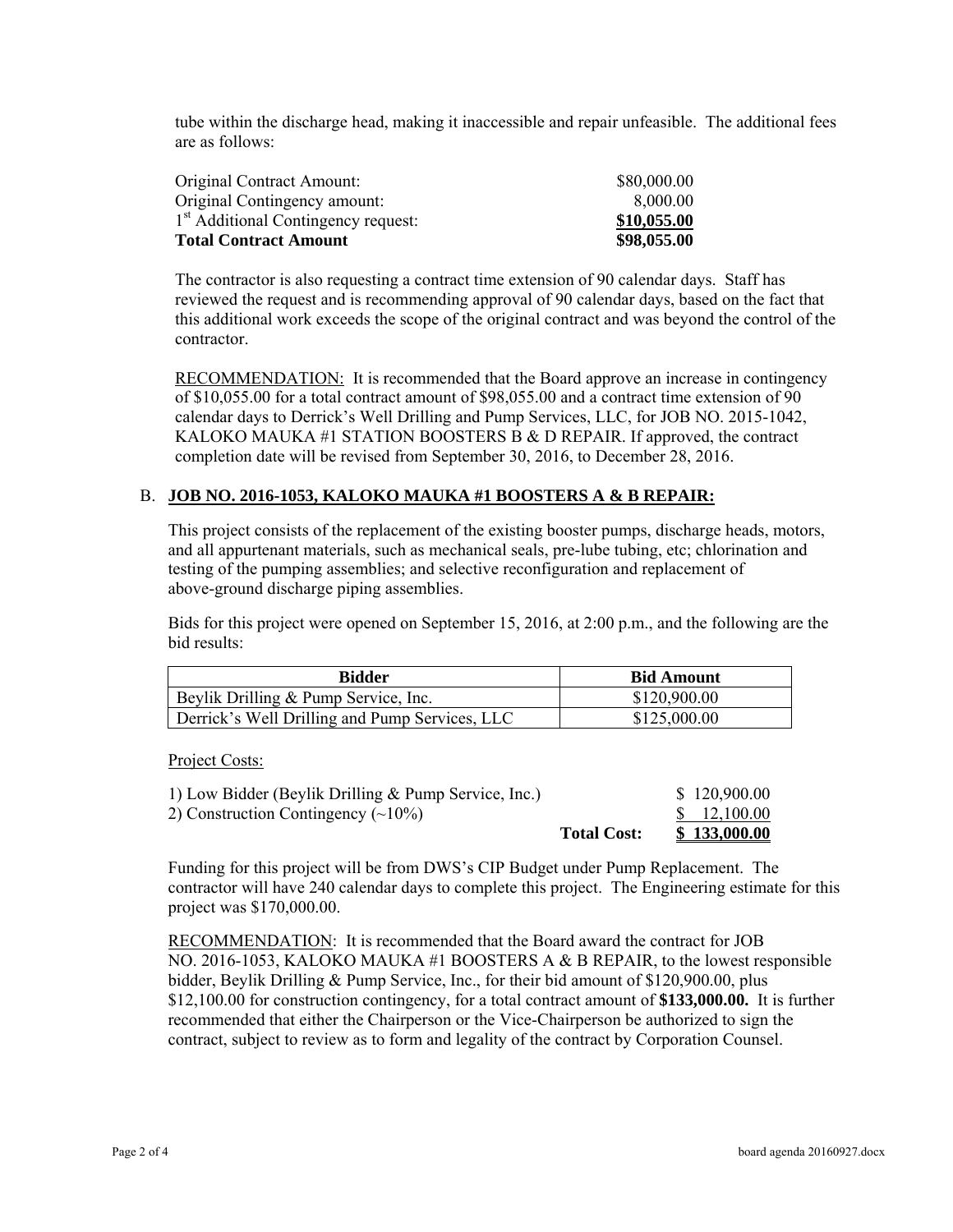## 7) MISCELLANEOUS:

#### A. **DEEPWELL AND BOOSTER OVERVIEW:**

Educational presentation providing general information on the Department's deepwell and booster equipment. Department personnel will be available to respond to questions from the Board relating to the Department's deepwell and booster equipment.

# B. **POWER COST CHARGE:**

The Department proposes reducing the Power Cost Charge from \$1.70 to **\$1.61** per thousand gallons, to reflect a decline in power costs for the Department's wells and pumps. A Public Hearing will have been held prior to this Board meeting to accept public testimony on this change.

RECOMMENDATION: It is recommended that the Board approve the reduction of the Power Cost Charge from \$1.70 to **\$1.61**, effective October 1, 2016.

#### C. **AWARD FOR SERVICES TO PROVIDE BILL PAYMENT BY PHONE AND INTERNET:**

The Department issued a request for proposal (RFP) in February 2016 to select a vendor that could provide website and interactive voice response (IVR) bill payment services for customers using a credit card, debit card, or electronic check. The Department received 11 proposals; and after the initial evaluation, narrowed the potential vendors down to three (3) finalists. The three finalists were allowed to conduct a demonstration of their products and then submit a Best and Final offer (BAFO). The BAFOs were then evaluated, and a vendor was selected.

The Department anticipates absorbing a portion or all of the proposed transaction fees, on bills up to a maximum bill amount, in order to encourage the use of these payment options.

RECOMMENDATION: It is recommended that the Board award the contract for RFP No. 2015-09, ELECTRONIC CREDIT CARD PAYMENT PROCESSING SERVICES, to Paymentus. It is further recommended that the either the Chairperson or the Vice-Chairperson be authorized to sign the contract, subject to review as to form and legality by Corporation Counsel.

## D. **DEDICATION OF WATER SYSTEM:**

The Department received the following document for action by the Water Board. The water system has been constructed in accordance with the Department's standards and is in acceptable condition for dedication.

1. Bill of Sale Seller: Waiakea Uka Bible Church Tax Map Key: (3) 2-4-056:030 Final Inspection Date: August 10, 2016 Water System Cost: \$62,120.00

**RECOMMENDATION:** It is recommended that the Water Board accept this document subject to the approval of the Corporation Counsel and that either the Chairperson or the Vice-Chairperson be authorized to sign the document.